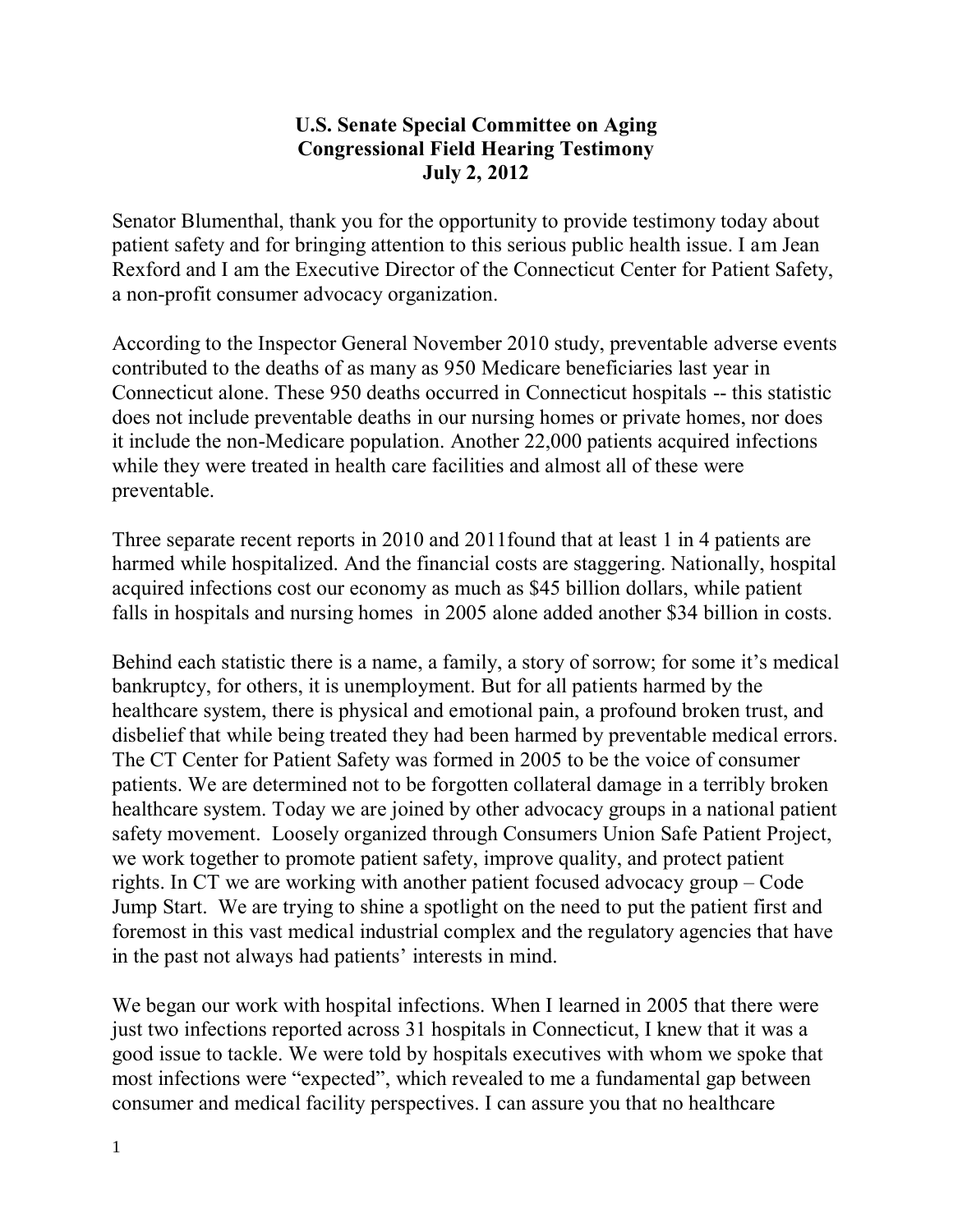consumer "expects" to visit a licensed medical facility and acquire a deadly infection as a result of receiving care. It was not difficult to amass stories of patients and families and what had happened to them when they had acquired an infection. Keith lost his job, Mary's infected hip replacement put her in a wheel chair for the rest of her life. We brought these stories to our legislature – and legislators added their own stories. Twenty-six states now have legislation requiring public reporting of hospital acquired infections and the Federal government paid attention. There is an impressive nationwide effort to begin to address infections and needless suffering and costs. But think of the individuals who have died and their families loss because medical facilities were slow to react without legislative intervention.

We have learned over the years that legislation has limitations – the healthcare consumers will never get all that we want or all that we deserve. There is absolutely no road map for the consumer patient safety movement and only meager funding for advocates. When funding is awarded for patient safety improvements in the clinical setting, there is seldom a requirement for consumer representation on medical facility commissions, panels, and workgroups studying patient safety innovation and quality improvement. Most funded endeavors exclude patient voices altogether.

While we have worked hard to collaborate with hospitals to get a seat at the table to solve the patient safety epidemic, we concurrently faced obstruction by the industry's powerful and well-funded lobbyists serving profit motives first. We realized we had to think more creatively and decided that nurses make an enormous difference in the quality of care and keeping patents safe. We started an outreach program to nursing schools. Collaborating directly with providers, instead of institutions, seemed a far more positive way to work. Our nursing education program has been successful and continues to grow.

Some doors have now opened and we regularly participate in state and national efforts; however there is much work to be done to bring awareness to an issue that for too long has been accepted by the medical community, overlooked by regulators, unknown to the vast majority of the general public and unsuspecting patients, and out of the realm of consumer protection. Without transparency and accountability, patients will continue to be harmed by medical facilities that tolerate errors at a rate unheard of in other safety sensitive industries.

We are eager to work with medical facilities and the healthcare system, and have just recently begun collaborating with innovators that welcome our participation. Testimony provided later in this Hearing will provide an example of the islands of excellence that have begun to take shape and make progress. But why aren't these islands the norm, instead of the exception?